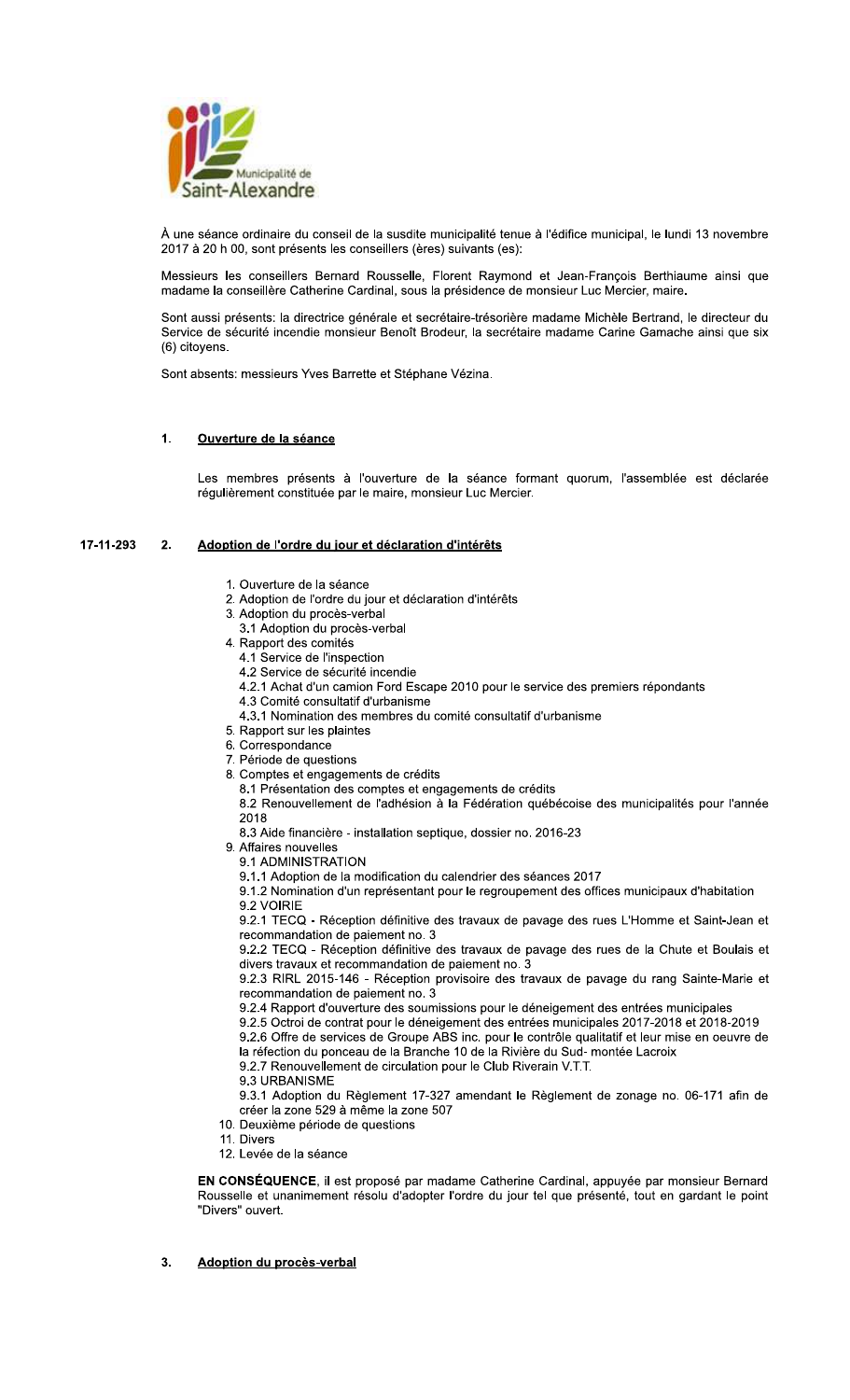# 789779:;< =>?@A>B =C ?D>EFG9HIDJKL =C : >E@>JDI :M78

CONSIDERANI (

SIDERANT QUE R

**SIDERANT QUE CO** 

**Adoption du procès-verbal du 2 octobre 2017**<br> **CONSIDÉRANT QUE** le procès-verbal a été transmis aux membres du Conseil dans les délais<br>
prescrits pour qu'ils en fassent lecture;<br> **CONSIDÉRANT QUE** les membres du Conseil o Adoption du procès-verbal du 2 octobre 2017<br>
CONSIDÉRANT QUE le procès-verbal a été transmis aux membres du Conseil dans les délais<br>
prescrits pour qu'ils en fassent lecture;<br>
CONSIDÉRANT QUE les membres du Conseil ont ind **CONSIDÉRANT QUE** le procès-verbal a été transmis aux membres du Conseil dans<br>prescrits pour qu'ils en fassent lecture;<br>**CONSIDÉRANT QUE** les membres du Conseil ont individuellement pris connaissance (verbal de la séance o **CONSEQUENCE,** Il est propose par monsieur Jean-François Berthlaume, appuye par monsieur Bernard Rousselle et unanimement résolu d'adopter le procès-verbal de la séance ordinaire du 2 octobre 2017 tel que rédigé.

# 4. <u>Rapports des comites</u>

# <u>de l'inspection</u>

Monsieur Luc Mercier donne rapport des permis du mois d'octobre 2017 totalisant 13 permis d'une Service de l'Inspection<br>Monsieur Luc Mercier donne rapport des permis du<br>valeur approximative des constructions de 84 700 \$.

# <u>Service de securite incendie</u>

- 
- 

Service de sécurité incendie<br>
Monsieur Benoît Brodeur donne rapport des sorties du mois d'octobre 2017 représentant les sorties<br>
suivantes:<br>
• 5 appels premiers répondants dont 4 accidents;<br>
• 3 appels incendies dont une e fête de l'Halloween

# <u>a'un camion Ford Escape 2010 pour les premiers repondants</u>

**CONSIDERAN** 

Mercier, maire remercie l'équipe des pompiers pour leur bon travail de sécurité lors de la<br>
een.<br>
mion Ford Escape 2010 pour les premiers répondants<br>
T la recommandation du directeur incendie, monsieur Benoît Brodeur;<br>
ENC **EN CONSEQUENCE**, il est propose par madame Catherine Cardinal, appuyee par monsieur Florent Raymond et unanimement résolu d'autoriser l'achat du camion Ford Escape 2010 pour faciliter le travail des premiers répondants au montant de 6 042,25 \$ taxes incluses. Achat d'un camion Ford Escape 2010 pour les premiers repondants<br>CONSIDÉRANT la recommandation du directeur incendie, monsieur Benoît<br>EN CONSÉQUENCE, il est proposé par madame Catherine Cardinal, app<br>Raymond et unanimement

# Inspection du camion des premiers répondants pour la Société de l'assurance automobile du<br>Québec (SAAQ)<br>Il est proposé par monsieur Bernard Rousselle, appuyé par monsieur Jean-François Berthiaume et <u>du camion des premiers repondants pour la Societe de l'assurance automobile du</u> <u>Quebec (SAAQ)</u>

unanimement résolu de procéder à l'inspection du camion Ford Escape 2010 des premiers répondants<br>comme véhicule d'urgence pour la Société de l'assurance automobile du Québec (SAAQ).

# <u>Comite consultatif d'urbanisme</u>

#### 17-11-297 <u>omination des membres du comité consultatif d'urbanisme</u>

Il est proposé par monsieur Florent Raymond, appuyé par monsieur Jean-François Berthiaume et unanimement résolu que les membres suivants du conseil municipal soient nommés pour siéger sur le comité consultatif d'urbanisme:

- Monsieur Bernard Rousselle
- Monsieur Jean-François Berthiaume
- Madame Catherine Cardinal

#### $5<sub>1</sub>$ <u>sur les plaintes</u>

Le rapport des plaintes du mois d'octobre 2017 est déposé devant le Conseil.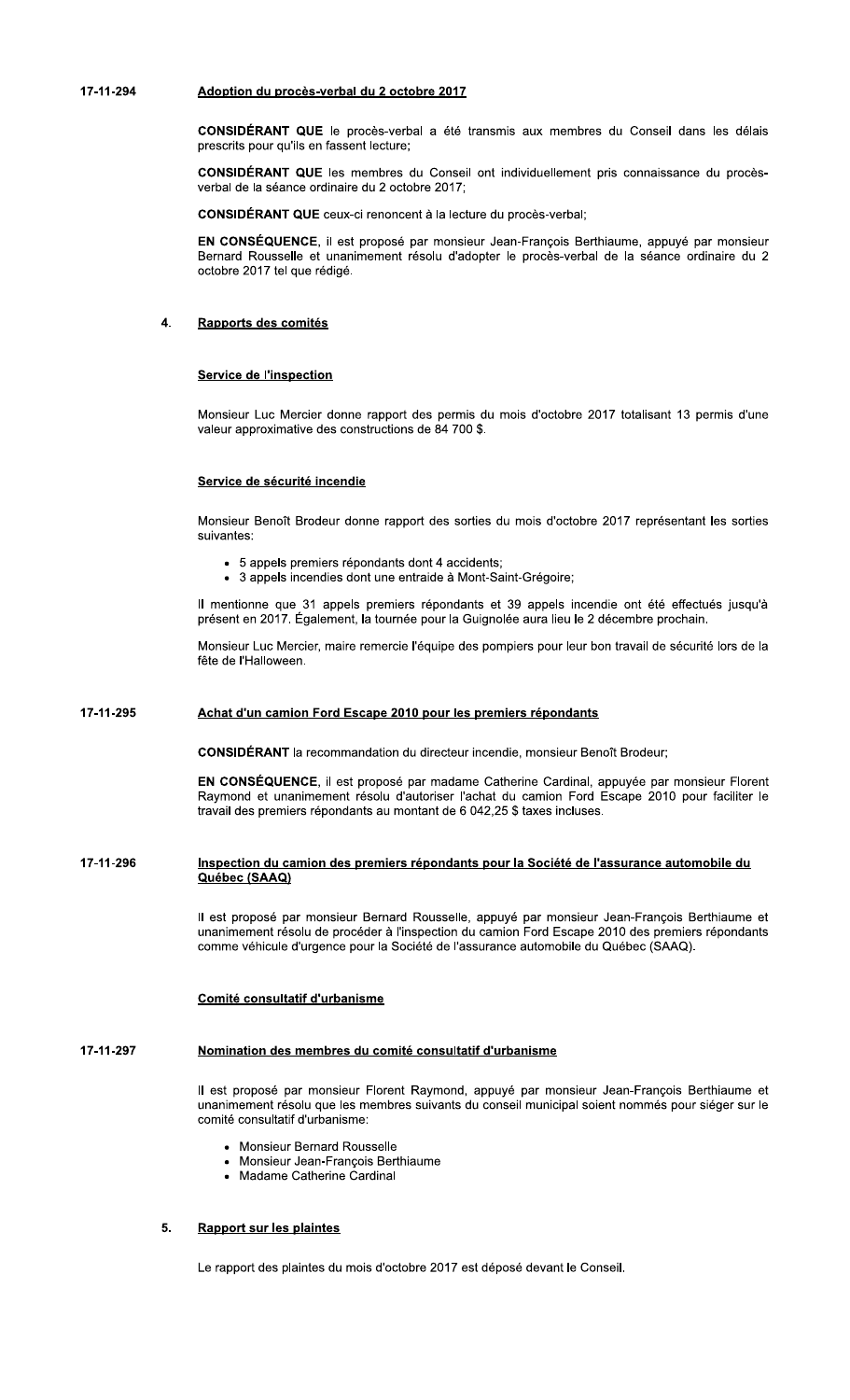#### 6 Correspondance

Dépôt de la correspondance du mois d'octobre 2017.

Aucune résolution.

#### Période de questions 7.

Questions adressées à monsieur le maire:

Monsieur Martin Galipeau:

Demande pourquoi un budget si restreint de 6 000 \$ pour l'achat d'un camion pour les services d'urgence des premiers répondants.

Monsieur Alexandre Provost:

- Demande un accès en ligne des documents remis aux citoyens lors des séances du conseil au lieu de les avoir papier.

#### Comptes et engagements de crédits  $\mathbf{R}$

#### 17-11-298 Présentation des comptes et engagements de crédits

Il est proposé par monsieur Jean-François Berthiaume, appuyé par madame Catherine Cardinal et unanimement résolu d'autoriser les dépenses et d'accepter le paiement des comptes tels que présentés, les prélèvements automatiques, les chèques salaire, la MRC du Haut-Richelieu, la carte d'affaires Visa Desjardins et le Groupe Ultima, effectués au cours du mois le tout représentant les déboursés suivants:

| Chèques fournisseurs                  | 78848 à 78947 | pour | 170 217.14 \$ |
|---------------------------------------|---------------|------|---------------|
| Prélèvements automatiques 2807 à 2847 |               | pour | 106 681,00 \$ |
| Chèques salaire                       | 6709 à 6833   | pour | 54 182,04 \$  |
| MRC du Haut-Richelieu                 |               | pour | 28 728.57 \$  |
| Visa Desjardins                       |               | pour | 800.21\$      |
| Groupe Ultima                         |               |      | 42 117,00 \$  |
|                                       |               |      |               |

#### 17-11-299 Renouvellement de l'adhésion à la Fédération québécoise des municipalités pour l'année 2018

Il est proposé par monsieur Bernard Rousselle, appuyé par monsieur Florent Raymond et<br>unanimement résolu de renouveler l'adhésion à la Fédération québécoise des municipalités pour l'année 2018 au montant de 3 090,74 \$ taxes incluses.

#### 17-11-300 Aide financière installation septique - dossier no. 2016-23

Il est proposé par monsieur Jean-François Berthiaume, appuyé par monsieur Bernard Rousselle et unanimement résolu d'accorder l'aide financière pour l'installation septique, dossier #2016-23 au montant de 9 840,74 \$, payé par le Règlement d'emprunt no. 16-308.

#### 9. **Affaires nouvelles**

### **ADMINISTRATION**

#### 17-11-301 Adoption de la modification du calendrier des séances 2017

Il est proposé par monsieur Florent Raymond, appuyé par monsieur Jean-François Berthiaume et unanimement résolu d'adopter la modification du calendrier des séances pour l'année 2017 en retirant la séance ordinaire du 20 novembre 2017.

#### 17-11-302 Nomination d'un représentant pour le regroupement des offices municipaux d'habitation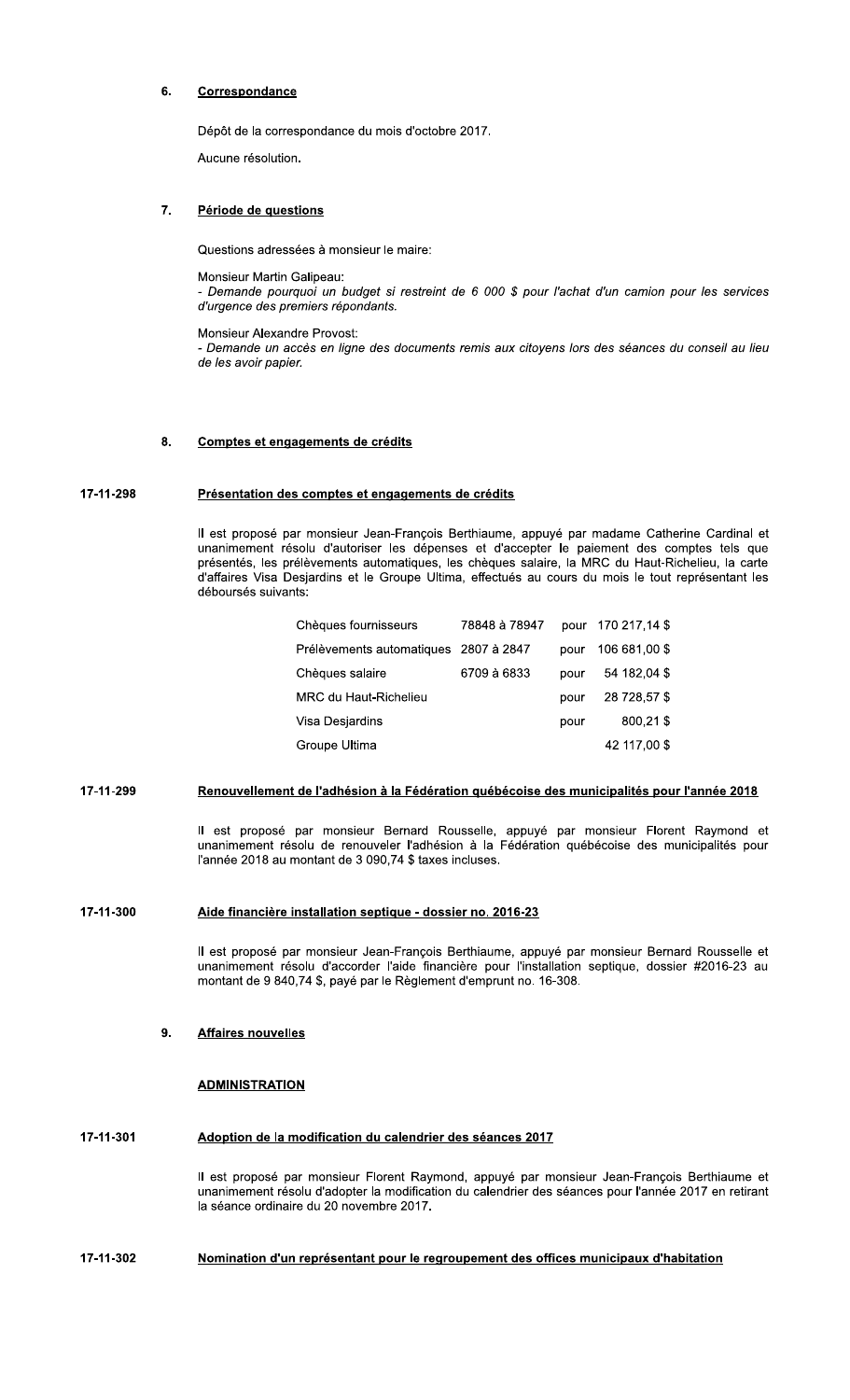ATTENDU QUE suite à l'adoption de la Loi 83, notre Municipalité par la résolution no. 17-09-272, a donné son consentement au regroupement de six (6) offices municipaux d'habitation de notre région dont le nôtre.

ATTENDU QUE les six (6) municipalités concernées, dont la nôtre, et leurs offices respectifs ont été invités, par la suite, à nommer leurs représentants au Comité de transition et de coordination (CTC).

ATTENDU QUE suite à des réunions, les membres de ce CTC ont approuvé à l'unanimité le plan d'affaires et la proposition d'entente de regroupement pour la création d'un nouvel office municipal d'habitation lesquels précisent la composition d'un conseil d'administration provisoire, suivi d'un conseil d'administration permanent.

ATTENDU QUE notre Ville détiendra un (1) siège sur le conseil d'administration provisoire lors de la création du nouvel office et du conseil d'administration de l'Office municipal d'habitation permanent qui suivra, le mandat étant de trois (3) ans.

EN CONSÉQUENCE, il est proposé par monsieur Bernard Rousselle, appuyé par monsieur Florent Raymond et unanimement résolu que la Municipalité de Saint-Alexandre nomme monsieur Réjean Messier comme représentant au conseil d'administration provisoire et au conseil d'administration permanent du nouvel office municipal d'habitation qui suivra.

## **VOIRIE**

17-11-303 TECQ - Réception définitive des travaux de pavage des rues L'Homme et Saint-Jean et recommandation de paiement no. 3

CONSIDÉRANT la réception définitive des travaux de pavage des rues L'Homme et Saint-Jean;

EN CONSÉQUENCE, il est proposé par madame Catherine Cardinal, appuyée par monsieur Bernard Rousselle et unanimement résolu d'accepter la recommandation de paiement no. 3 de monsieur Joël Gauthier, ingénieur de Les Consultants S.M. inc. pour la réfection du pavage et de l'accotement des rues L'Homme et Saint-Jean à Eurovia Québec Construction inc. au montant de 9 548,77 \$ taxes incluses, payé à même le programme TECQ 2014-2018.

17-11-304 TECQ - Réception définitive des travaux de pavage des rues de la Chute et Boulais et divers travaux et recommandation de paiement no. 3

CONSIDÉRANT la réception définitive des travaux de pavage des rues de la Chute et Boulais;

EN CONSÉQUENCE, il est proposé par monsieur Bernard Rousselle, appuyé par monsieur Jean-François Berthiaume et unanimement résolu d'accepter la recommandation de paiement no. 3 de monsieur Joël Gauthier, ingénieur de Les Consultants S.M. inc. pour le pavage des rues de la Chute et Boulais et divers travaux à Pavages Maska inc. au montant de 6 564,02 \$ taxes incluses, payé à même le programme TECQ 2014-2018.

#### 17-11-305 RIRL 2015-146 - Réception provisoire des travaux de pavage du Rang Sainte-Marie et recommandation de paiement no. 3

CONSIDÉRANT la réception provisoire des travaux de pavage du rang Sainte-Marie;

EN CONSÉQUENCE, il est proposé par monsieur Florent Raymond, appuyé par monsieur Jean-François Berthiaume et unanimement résolu d'accepter la recommandation de paiement no. 3 de monsieur Joël Gauthier, ingénieur de Les Consultants S.M. inc. pour la réhabilitation de tronçons de la chaussée du rang Sainte-Marie et travaux de réfection de deux ponceaux à Pavages Maska inc. au montant de 32 943,35 \$ taxes incluses, payé à même le Règlement d'emprunt no. 16-315.

### Rapport d'ouverture des soumission pour le déneigement des entrées municipales

La directrice générale, madame Michèle Bertrand dépose devant le Conseil le rapport d'ouverture des soumissions pour le déneigement des entrées qui a eu lieu le 9 novembre 2017 à 11 h 00 ou immédiatement après, le résultat étant le suivant :

| Yvon Rousselle           | 17 246.25 \$ |
|--------------------------|--------------|
| Déneigement Alex Lafleur | 16 556,40 \$ |
| Gérald Duval             | 16 786,35 \$ |

#### 17-11-306 Octroi de contrat pour le déneigement des entrées municipales 2017-2018 et 2018-2019

CONSIDÉRANT QUE la municipalité de Saint-Alexandre a procédé par appel d'offres sur invitation pour le déneigement des entrées municipales;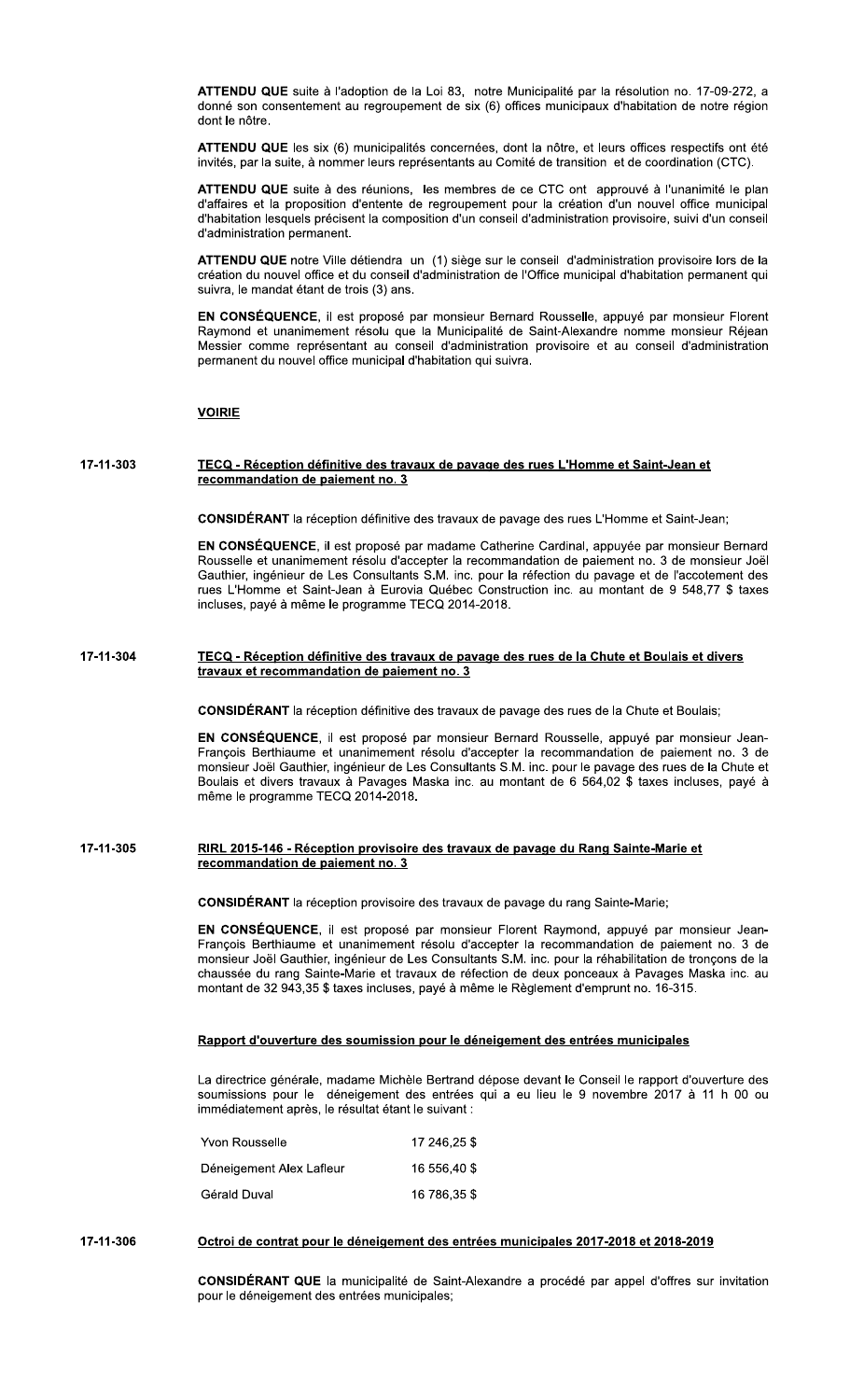CONSIDÉRANT QUE Déneigement Alex Lafleur, est le plus bas soumissionnaire conforme;

EN CONSÉQUENCE, il est proposé par madame Catherine Cardinal, appuyée par monsieur Jean-François Berthiaume et unanimement résolu que la soumission de Déneigement Alex Lafleur, la plus basse soumission conforme, soit retenue pour le déneigement des entrées des saisons 2017-2018 et 2018-2019, au montant de 16 556,40 \$ et que le contrat lui soit octroyé.

#### 17-11-307 Offre de services de Groupe ABS inc. pour le contrôle qualitatif et leur mise en oeuvre de la réfection du ponceau de la Branche 10 de la Rivière du Sud - montée Lacroix

Il est proposé par madame Catherine Cardinal, appuyée par monsieur Florent Raymond et unanimement résolu d'accepter l'offre de services pour le contrôle qualitatif et leur mise en oeuvre de la réfection du ponceau de la Branche 10 de la Rivière du Sud sur la montée Lacroix au montant de 4 809,40 \$ incluant l'inspection des travaux, les essais en laboratoire et le service administratif et d'ingénierie.

#### Renouvellement de circulation pour le Club Riverain V.T.T. 17-11-308

Il est proposé par monsieur Bernard Rousselle, appuyé par madame Catherine Cardinal et unanimement résolu d'accepter le renouvellement de circulation pour les véhicules hors route (VHR) sur le rang Saint-Joachim de Club Riverain VTT pour la saison 2017-2018.

### **URBANISME**

#### 17-11-309 <u>Adoption du Règlement 17-327 amendant le Règlement de zonage no. 06-171 afin de créer la</u> zone 529 à même la zone 507

CONSIDÉRANT QUE la Municipalité de Saint-Alexandre a le pouvoir en vertu de la Loi de modifier son règlement de zonage;

CONSIDÉRANT QU' il y a lieu de modifier le règlement de zonage afin de reconnaître la vocation commerciale d'un immeuble en zone agricole bénéficiant de droits acquis;

CONSIDÉRANT QU'un avis de motion du présent projet de règlement a été donné à la séance du conseil municipal du 5 septembre 2017;

CONSIDÉRANT QU'un projet de règlement a été présenté conformément à l'article 445 du Code municipal du Québec à la séance du conseil municipal du 18 septembre 2017:

CONSIDÉRANT QU'une consultation publique du deuxième projet du règlement a eu lieu à la séance du conseil du 2 octobre 2017;

CONSIDÉRANT QU'un avis public pour les personnes habiles à voter a été publié le 3 octobre 2017 et que la municipalité n'a reçu aucune demande;

EN CONSÉQUENCE, il est proposé par monsieur Jean-François Berthiaume, appuyé par madame Catherine Cardinal et unanimement résolu qu'il soit statué et ordonné par le présent règlement portant le no. 17-327, ce qui suit:

### **ARTICLE 1**

L'annexe A intitulée « Plan de zonage numéros « STA-06-171-1 et STA-06-171-2» est modifiée par la création de la zone 529 à même une partie de la zone 507. Le tout tel qu'illustré à l'annexe A du présent règlement.

### **ARTICLE 2**

L'annexe B intitulée « Grilles des usages et des normes pour l'ensemble des zones » est modifiée par l'ajout de la grille des usages et des normes de la zone 529. Le tout tel que présenté à l'annexe B du présent règlement.

### **ARTICLE 3**

Le présent règlement entrera en vigueur conformément à la loi.

#### Deuxième période de questions 10.

Questions adressées à monsieur le maire:

### Monsieur Alexandre Provost:

- Mentionne que l'Association des loisirs est à la recherche d'un sapin pour l'activité de l'illumination du sapin de Noël au mois de décembre prochain.